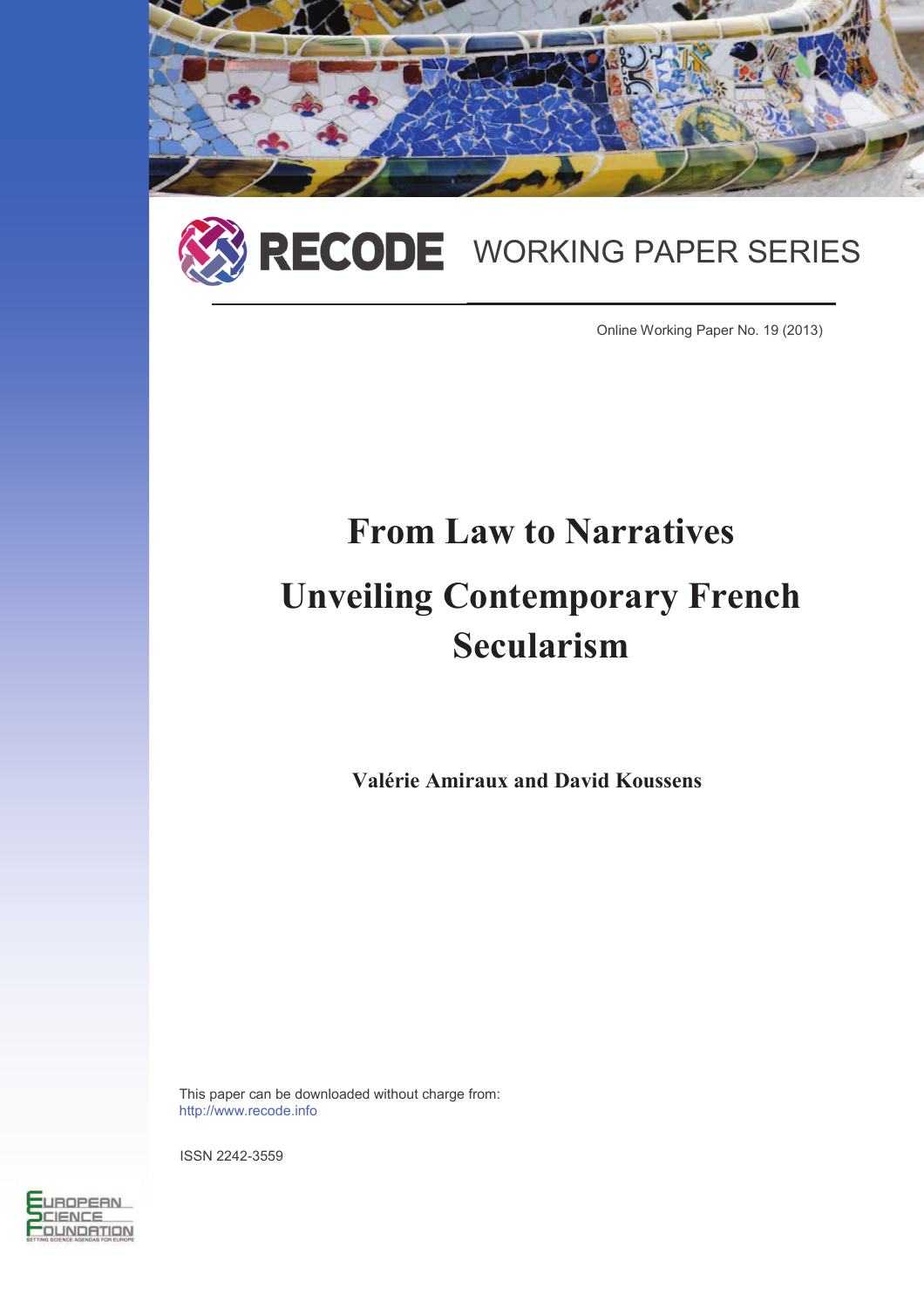### **RECODE – Responding to Complex Diversity in Europe and Canada**

#### **ONLINE WORKING PAPER SERIES**

RECODE, a research networking programme financed through the European Science Foundation (ESF), is intended to explore the extent to which the processes of transnationalisation, migration, religious mobilisation and cultural differentiation entail a new configuration of social conflict in postindustrial societies - a possible new constellation labelled *complex diversity*.

RECODE brings together scholars from across Europe and Canada in a series of scientific activities. More information about the programme and the working papers series is available via the RECODE websites:

www.recode.fi www.recode.info www.esf.org/recode

Series Editor: Peter A. Kraus

Section 3, Workshop 1: The Public Management of Religion: from State Building to New Forms of Minority Mobilization

Section 3, Workshop 1: *The Public Management of Religion: From State Building to New Forms of Minorities' Mobilization*

Title: From Law to Narratives. Unveiling Contemporary French Secularism

Authors: Valérie Amiraux and David Koussens Working Paper No. 19 Publication Date of this Version: November 2013 Webpage: http://www.recode.fi/publications ESF Webpage: http://www.esf.org/recode

© RECODE, 2013 Augsburg, Germany http://www.recode.info

*© 2013 by Valérie Amiraux and David Koussens All rights reserved. Short sections of text, not to exceed two paragraphs, may be quoted without explicit permission, provided that full credit is given to the source.* 

*The views expressed in this paper do not necessarily reflect those of the RECODE Research Networking Programme or the European Science Foundation.* 

Valérie Amiraux University of Montreal valerie.amiraux@umontreal.ca

David Koussens University of Sherbrooke David.Koussens@usherbrooke.ca

ISSN 2242-3559



Standing Committee for the Social Sciences (SCSS) Standing Committee for the Humanities (SCH)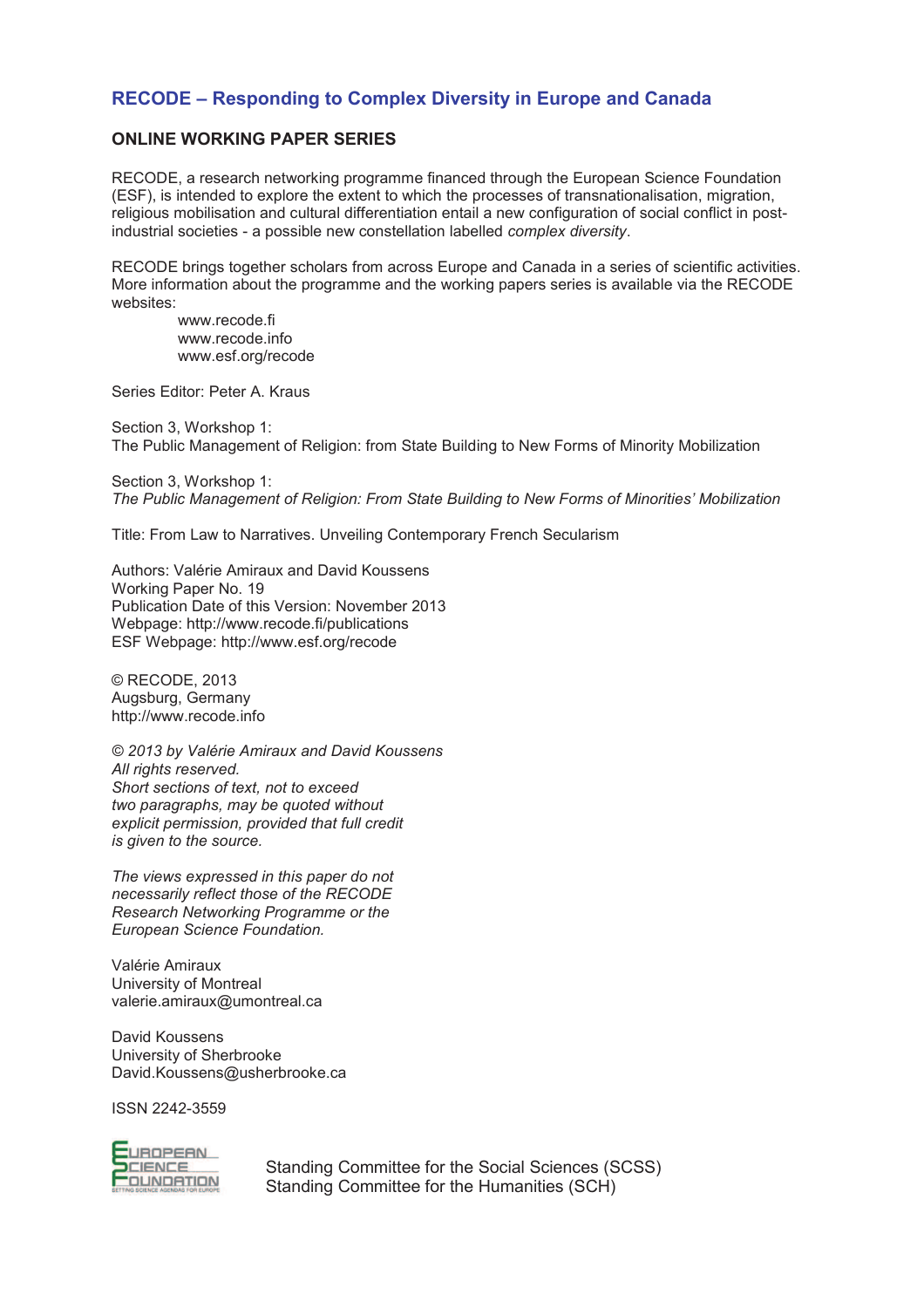## **From Law to Narratives: Unveiling Contemporary French Secularism**

**\_\_\_\_\_\_\_\_\_\_\_\_\_\_\_\_\_\_\_\_\_\_\_\_\_\_\_\_\_\_\_\_\_\_\_\_\_\_\_\_\_\_\_\_\_\_\_\_\_\_\_\_** 

#### **Valérie Amiraux, University of Montreal**

Valérie Amiraux is a Full Professor in the Department of Sociology at the University of Montreal and Canada Research Chair in Religious Pluralism and Ethnicity. She obtained degrees in history (BA and MA at the Sorbonne) and in Arabic (both classical and Egyptian at INALCO), and then pursued a PhD in political science at the *Institut d'Etudes Politiques* in Paris (1992-1997). She had subsequent appointments as Jean Monnet Fellow at the European University Institute (1997-1999) and as a Research Fellow and Scientific co-ordinator of the Mediterranean Programme of the Robert Schuman Centre (1999-2000). She has published extensively on religious minorities and discrimination in the European Union. She is currently working on the relations between religious pluralism and radicalisation.

#### **David Koussens, University of Sherbrooke**

David Koussens is an Assistant professor at the Department of Religious Studies of the University of Sherbrooke (Canada) where he holds the Research Chair on Religions in Advanced Modernity. He was previously a Max Weber Fellow at the European University Institute (2010-2011) and a Postdoctoral Fellow at *the Centre de recherche en éthique* at the University of Montreal. He has also done research as a Visiting Scholar at the *Groupe-Sociétés-Religions-Laïcités/CNRS* (2008), at the London School of Economics (2011), at the Kadish Center for Morality, Law and Public Affairs, University of California, Berkeley (2012) and at the *Centre Perelman de philosophie du droit* at the The Free University of Brussels (2013).

**\_\_\_\_\_\_\_\_\_\_\_\_\_\_\_\_\_\_\_\_\_\_\_\_\_\_\_\_\_\_\_\_\_\_\_\_\_\_\_\_\_\_\_\_\_\_\_\_\_\_\_\_\_\_\_\_\_\_\_\_\_\_\_\_\_\_\_\_\_\_\_\_\_\_\_\_\_\_\_\_\_** 

#### **Abstract**

*This paper explores the way in which a political concept that was originally aimed at achieving religious liberty in France, has turned into a type of narrative secularism, that is, a discourse that addresses national identity in a context of social uncertainty. Narrative secularism can thus operate as a master framework for public debates on religious minorities and can bridge the gap between ideologies and practices of secularism. The paper focuses on the period between 1989 and 2010, when significant symbolic events concerning the regulation of religious diversity took place in France. The first section of the paper revises the main features of French secularism. The second section reviews the outcomes of twenty years of public controversies on Muslim headscarves, and the last chapter elaborates on the recent legislative decisions that have prohibited the use of the integral veil in France.* 

Should French secularism (*laïcité*) be considered an exception, a source of inspiration or a challenge to the democratic management of religious diversity? In other words, is French secularism a historical model to follow or is it a rather negative example of an endless source of social conflicts and juridical readjustments to be avoided? For the last three decades, beginning with the debate on private schools in 1983, the secular nature of the French state has been a subject of media attention. This has led to all types of religious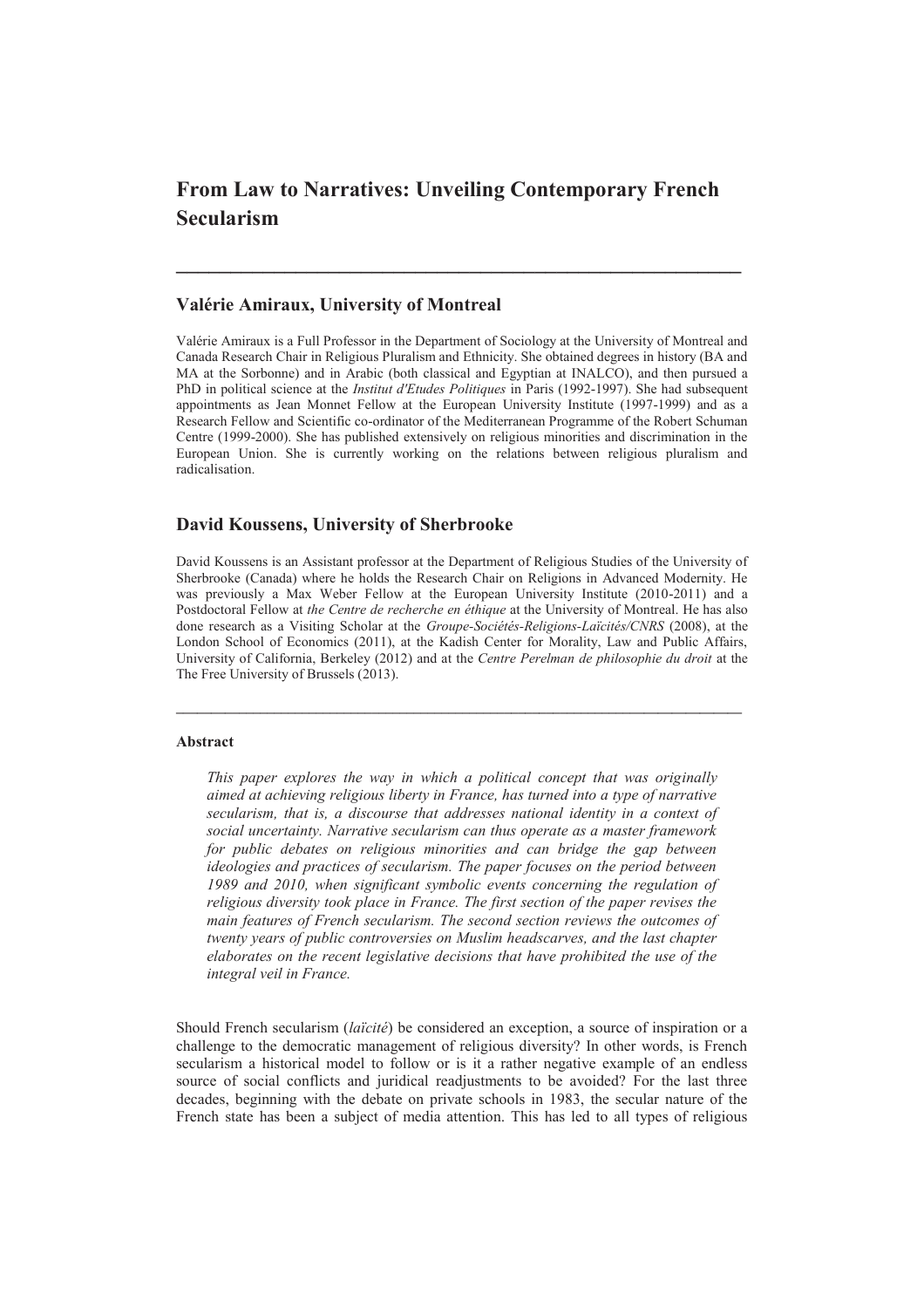issues being placed at the forefront of public debates and has given rise to some legislative adjustments.

Historically, secularism has been a subject of disagreement in France, at least until its inscription in the 1946 Constitution (Baubérot 2004). According to Baubérot, since its emergence in the French Revolution, secularism has functioned as a pacifying instrument for the disagreements between political actors and Catholic institutions. As Catholicism lost its central social role during the 19th century, public institutions, and in particular public schools, slowly emerged from the shadow of the religious umbrella. The 1905 Law on the Separation of the Churches and State (*Loi sur la séparation des Églises et de l'État*) is still the main legal instrument for implementing the principle of secularism. Secularism is first and foremost a tool for the conciliation of radically opposed views and for ensuring the neutrality of the state in order to guarantee freedom of conscience. Admittedly, the growing number of minority religious groups, greater subjective freedom concerning religious affiliation, the growing appeal of Evangelical and charismatic movements to youngsters, along with the increasing visibility of certain religious practices by Muslim groups, have all challenged the established patterns for the regulation of religious diversity and increased public sensitivity on this issue.

Recent debates have mostly focused on the way secularism, as a historical idea, should be reaffirmed as a core value for social integration in France and as a regulatory principle of social life. The ban on the use of the burqa in public spaces, for example, has been one of the most recent points of disagreement in this long French saga. Indeed, secularism is often used in public debates as a kind of shared value, even though its use became widely popular only in 1989, when the first discussion on the Islamic headscarves in schools started (Baubérot 2009). We will here elaborate on the current status of secularism and its transformation from a political principle that should mainly address the relations of the state with the Catholic Church, to a foundational stone of the national narrative. In doing this we will follow the path previously paved by legal scholar Alessandro Ferrari, who defines narrative secularism as a form of discourse (Ferrari 2009).

Narrative secularism entered the French public discourse through official reports, parliamentary debates and the media (Koussens 2009). According to Ferrari, narrative secularism has no legal authority –and therefore it cannot create laws- but it nevertheless entails a certain normative power. It somehow has taken on a life of its own, creating a strong division between the defenders of an open versus a strict or closed secularism. What we here refer to as narrative secularism often invokes something that is specific to France, where the state firmly restricts the visibility of religion in the public sphere. How then has this type of French secular exceptionalism been created? And, how does it circulate so as to affect normative orders not only in France, but also in countries like Belgium, Canada or Switzerland?

In order to answer these questions we need to explain how a political concept in France, that was historically aimed at achieving religious liberty, freedom of conscience, and equality by institutional and juridical means, has been transformed into a narrative secularism, that is, a discourse performed to address national identity in a context of social and historical uncertainty. While both institutional and juridical dimensions of secularism may appear as stable and fixed, narrative secularism is still fluctuating. Such volatility encourages controversy, as it becomes an arena for expressing the conflicting views on secularism. We will thus explain how narrative secularism operates as a master framework for juridical and political debates on religious minorities. It must be noted that different and competing secularisms coexist in the French public sphere, and that they converge with what Benford and Snow have called framing (Snow & Benford 1988; Benford & Snow 2000). Framing processes help secular narratives to bridge the gap between the ideologies and the practices of secularism. From this perspective, it is particularly interesting to look at the legislative and juridical actors as agents who actively engage in the producing and maintaining of social meanings for constituents, antagonists, and bystanders.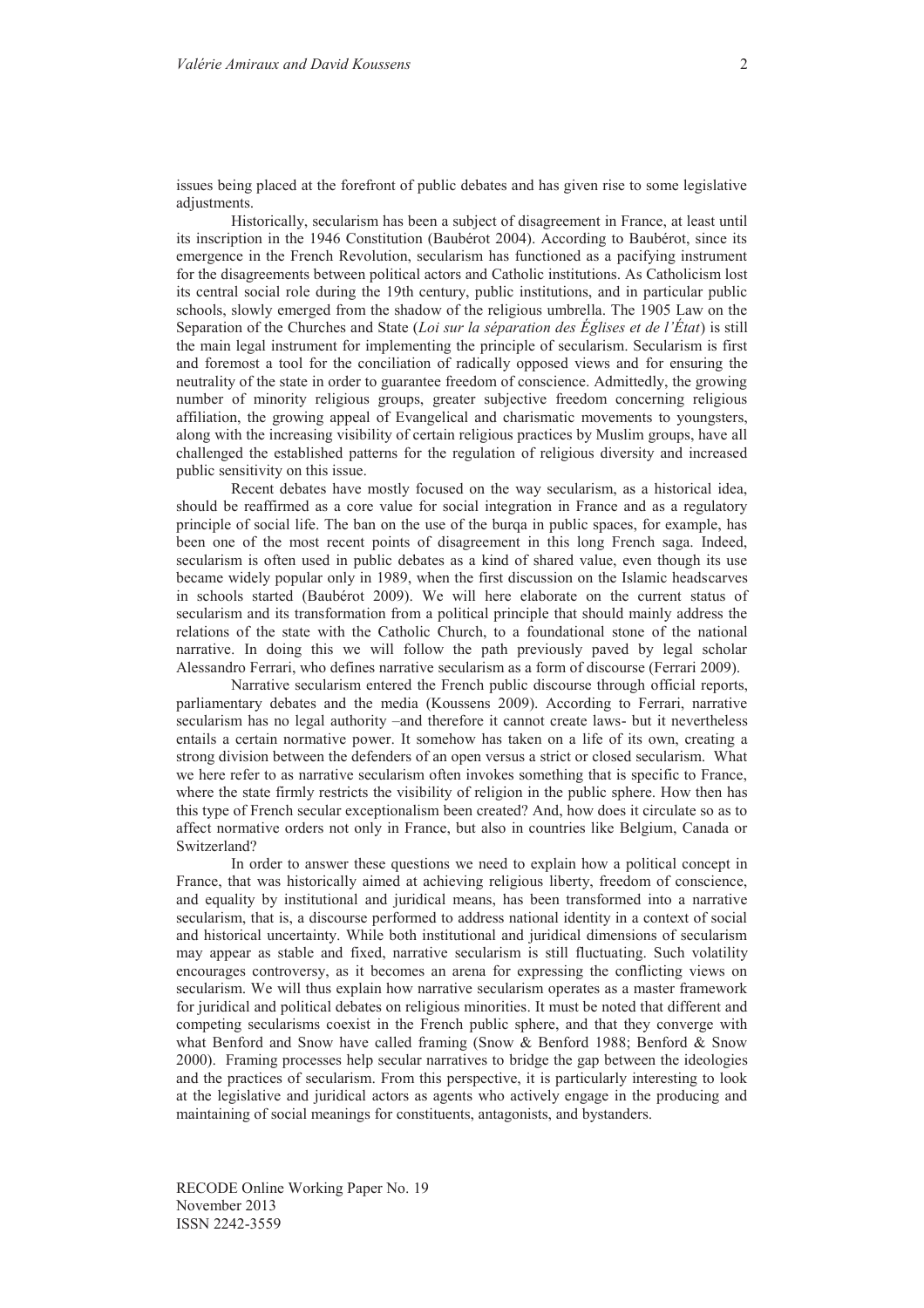We will take the polemics on the Islamic headscarf as an illustration of the strength of some narratives over other, and how in some cases this has led to incorporating strong ideological stances in the law that historically instituted juridical secularism in France. Our study focuses on the period between 1989 and 2010, in which significant symbolic events concerning the regulation of religious diversity in France are highlighted. The first crisis relates to the wearing of the Islamic headscarf in public schools (1989). This later converged with the law banning ostensible religious symbols from schools (2004). More recently there is the controversy on the use of the *burqa* in public spaces (2010). Accordingly, the first section of this paper revises the main features of French-style secularism. In the second section we will look at the outcomes of twenty years of controversies over the public display of Muslim headscarves. The third section elaborates on the more recent discussions on full frontal veils, and the legislative decisions that have prohibited their public use in France.

#### **Historical patterns of secularism in France**

France has long been depicted as a country of immigration, where the process of integration is framed by republicanism, and since the mid-2000s, by secularism (*laïcité*). The main distinction between France and its European neighbors lies in their different definitions of nationhood (in particular when compared to Germany and the United Kingdom) and in the development of a multiculturalism, which articulates race and ethnicity as the central criteria for the implementation of justice. The current French position can be best defined as a moment of reinvention, both in terms of inventing a vocabulary that suits the new European style of governance -where discrimination is a central issue- and relying on a type of political grammar that can connect to a historical perspective (Fassin 2002; Calvès 2002; Amiraux & Simon 2006). This evolution started in the tense years of 2003 and 2004. This period was marked by the legal banning of conspicuous religious signs from public schools, and later by public debates and parliamentary discussions that led to prohibiting the full-face veil (*niqab/burqa*) in public spaces. Against this backdrop of social tension, discrimination, unemployment and police repression, there were three weeks of urban riots across France in November 2005, followed by extensive discussions between experts and politicians on the legitimacy of collecting ethnic data for public statistics. The governmentled debate on French national identity and the discussion on the restriction of double citizenship for French citizens had augmented the tensions across the country. The list of public statements and political decisions designating Muslims and other immigrants as targets of restrictive policies is long. We have placed them at the beginning of this section, as they define the constellation within which narrative secularism has grown.

The current challenge for French leaders and public agencies in this respect seems to be two-fold. The first is the growing gap between historical narratives (France as a nation that welcomes foreigners and the republican framework for integrating them) and practices (discrimination and public hostility against certain groups of people). The second challenge is the conflict between political principles (equality and state neutrality on religious issues) and their implementation in terms of legal restrictions, with the state being particularly active in the field of religious diversity (Amiraux & Guiraudon 2010). Four elements which stemmed from the French Revolution nowadays structure the French republican approach to social integration: first, the unmediated relationship between the citizen and the state (equality through membership in a national political community); second, secular public education; third, the belief in France's international mission; fourth, a strong interventionist state (Levy, Cole & Le Galès 2008). These elements actively contribute to the conviction that the French way to procure equality between its citizens is somehow exceptional (Laborde 2001). This conviction, however, is ripe for further exploration, starting with the challenges aimed at it in recent episodes, and continuing with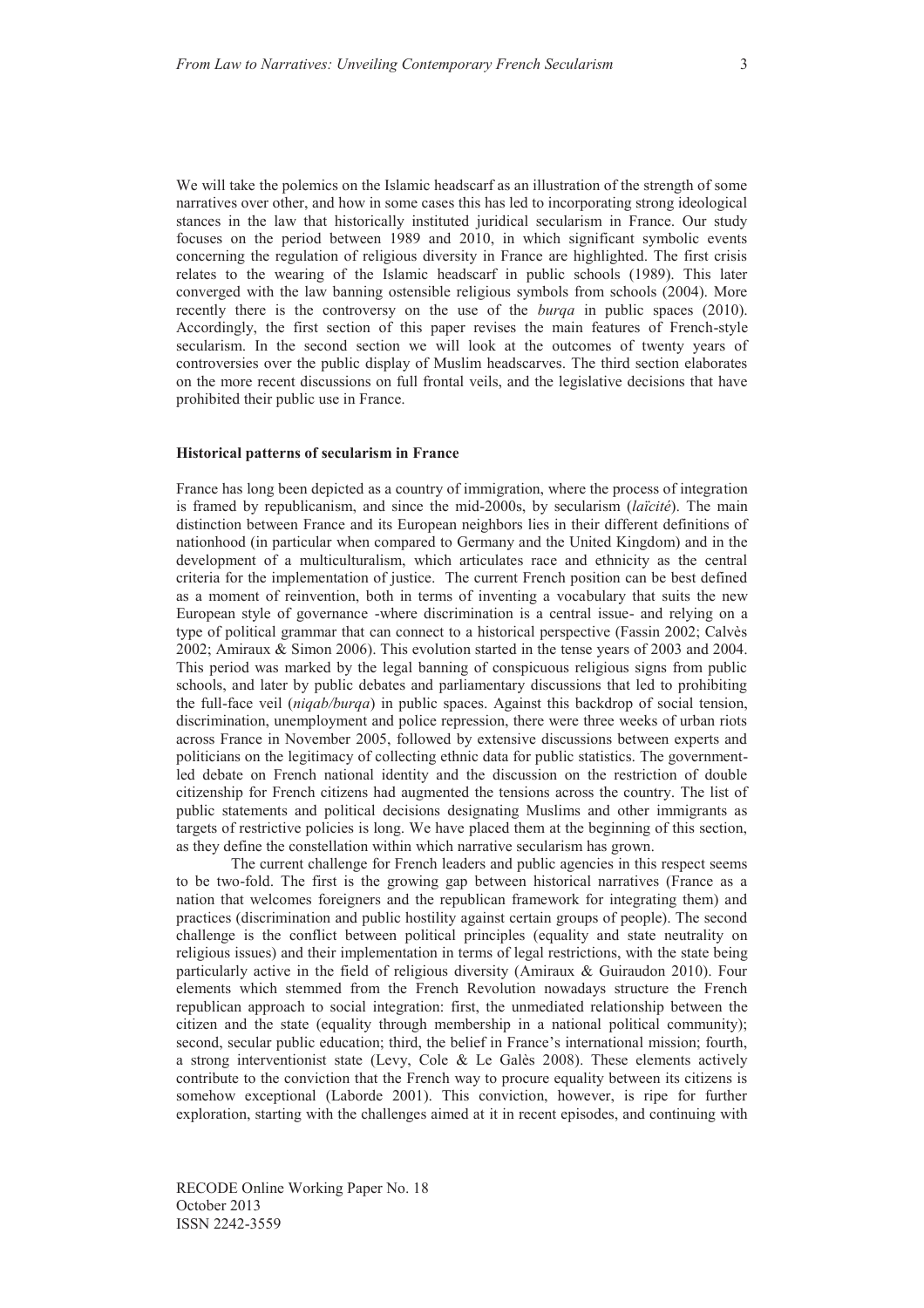the capacity of the republican model to govern an ethnically and culturally diverse country, particularly when diversity is expressed in religious terms.

In order to achieve equality among citizens and among religions, French secularism relies on two main principles: the religious neutrality of the state, and the separation of Church and state. These two institutional features result from a democratic process and are founded on the recognition of the sovereignty of the people. They share an ultimate goal: equality. The separation of Church and the state, which is inherent to the process of secularization in modern societies, implies the reciprocal autonomy of both: "the state (…) cannot embrace any of the numerous, and sometimes hard to reconcile, fundamental reasons that citizens embrace" and to which they attach their "convictions of conscience" (Bouchard & Taylor 2008: 134-6). There is not an exclusive, unique and pure form of secularism in France, or in any other country, but a series of historically varying forms of secularism. To paraphrase Selby, secularism in France encompasses both explicit aims and implicit consequences (Selby 2012: 169). These arise as much from current representations in social debates, as from the nature of the policies adopted -policies that may, of course, vary within a single secular regime, underlining the polymorphous character of secularism. Secularism, in its contemporary common use, is therefore a mixture of history, ideology and policy. It covers social dimensions and embodies worldviews and power relations (Casanova 1994; Taylor 2007; Asad 2003). A secular state is defined by the fact that its legislative and judicial processes are out of religious control, and its actions and decisions are neutral towards all religions (Kuru 2009: 7).

Nevertheless, states that define themselves as secular continue to engage with religion, particularly in the classroom. The educational arena has indeed become a central space for the debate of secularism (Modood 2006; Kiliç 2008). Over the last two years in France, the public debates have extended past the school perimeters to involve the mothers of the schoolchildren. For instance, the question of whether or not to allow mothers wearing the headscarf to enter the school premises currently represents the principal axis of predominant secularism. In his comparison between France, Turkey and the United States, Kuru explains the influence of political ideologies on secularism. This influence, he states, has mostly resulted in two types of secularism: an assertive secularism that excludes religion from the public sphere, versus a passive secularism that allows for the public visibility of religion. In France, assertive secularism would be represented by the notion of *laïcité de combat* while the passive secularists would rather be identified as the defenders of the *laïcité plurielle*. These two positions illustrate the two main opposing views that have been fueling contrasting narrative secularisms in France. We can find them in every episode of the endless public discussions that have placed secularism at their core. For both positions, secularism is a positive value and its removal from the constitutional text is not up for debate.

All these interrelated elements have obliged European societies to rise to the challenge of redefining the meanings of equality and integration without losing sight of the religious dimension of personal identity. The difficulty lies in the fact that public discussions on Islam and Muslims continue to uphold secularism as a core national value, thus a means for integration. While secularism, as a principle, merely defines the obligations of the state concerning religion, it is increasingly being defined as a narrative, which also results in it being coded in terms of national values. These values embody a social consensus, which in turn is supposed to be expressed in individual actions and gestures. The meaning attributed to the idea of emancipation is a good example of such dynamics. Emancipation from the influence of religion has been a central motto in the history of French secularism, and still remains one of the key aspects of republicanism, as elsewhere in Europe. This emancipatory mission, inherited from the Enlightenment, is intended to liberate citizens -and most often women- from religious obscurantism so that they can fully participate in the public sphere. This idea has been updated through the growing French obsession with regulating religious female garments (headscarves and the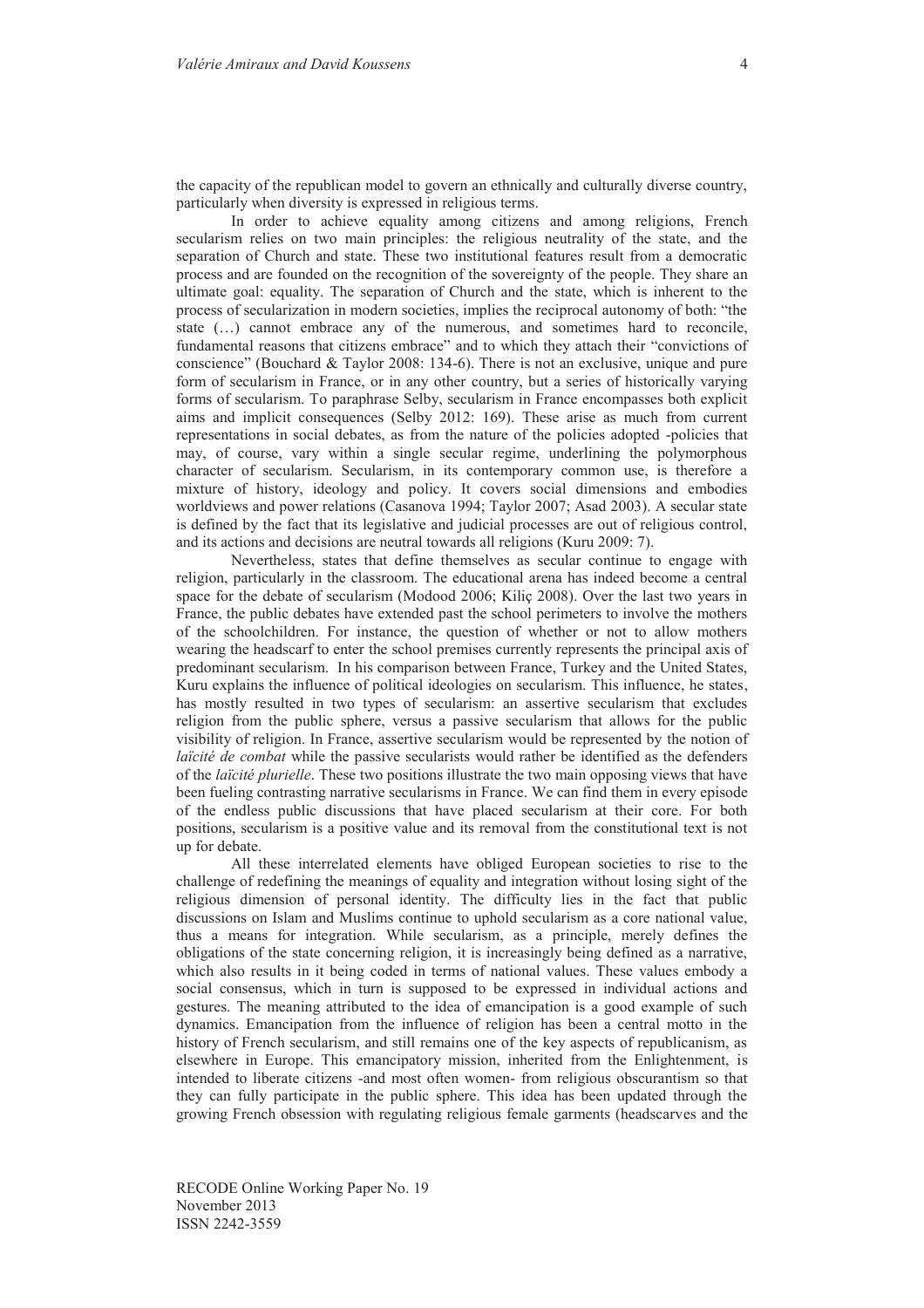full frontal veil). This is but an example of how secularism has become encoded in a narrative that defines it as the most efficient way of protecting Muslim women's rights. Secularism has also been increasingly conflated with, or at least seen as interwoven in national identity (Baubérot & Milot 2011). In some cases it has been recast by the emergence of a postcolonial conscience (Bhambra 2010). This is where the principle turns into a narrative, as the headscarf and full veil discussions will help us to illustrate.

#### **The** *Hijab* **and** *Burqa* **controversies: on how secularism has been displaced, and then misplaced**

In France, the controversy over the Islamic headscarf started in 1989, when three students were first suspended and later expelled from a public school in a Parisian suburb after they refused to remove their scarves in class. In this context, the French *Conseil d'État*, which is the highest administrative jurisdiction in the country, had to rule on whether or not the public wearing of religious symbols was compatible with the republican principle of secularism. The Council rendered a decision detailing the conditions under which the Islamic headscarf may be permitted in teaching establishments. It ruled that students benefit from freedom of conscience and expression, and that this freedom "includes the right to express and to manifest their religious beliefs within educational establishments, while maintaining respect for pluralism and for the freedom of others." Students may then wear religious symbols at school, but must nevertheless respect the teaching activities and the content of the educational programs, along with the more general objectives of republican education. The *Conseil d'État* clearly stated that "the wearing of religious symbols by students, symbols which are worn with the purpose of expressing belonging to a religion, are not in themselves incompatible with the principle of secularism insofar as they constitute an exercise in the freedom of expression and the manifestation of religious beliefs."

In authorizing the wearing of religious symbols in public schools, the *Conseil d'État* opened the possibility for a rather liberal interpretation of secularism. It also confirmed a way of dealing with the individual expression of religious convictions on a case-by-case approach that has dominated for over a hundred years in jurisprudence (Conseil d'État 2004). This interpretation recalls the notion of recognition secularism (Baubérot & Milot 2012: 110). According to this, the state can grant the individuals the full moral autonomy to control their own lives and to choose their worldview, as long as these choices do not present an attack on others or on the public order. This conception of secularism has been encouraged by the revival of liberal political philosophy and closely resembles some of the ideas of Will Kymlicka. He, for instance, considers that "individuals must (…) have the resources and liberties needed to lead their lives in accordance with their beliefs on value, without fear of discrimination or punishment" (Kymlicka 1998: 81). He then adds that the state must leave the possibility of questioning these beliefs to the individuals. From this perspective, the neutrality of the state is not only perceived as the absence of intervention on the part of the state, but also as an obligation to intervene in order to allow the citizens to revisit, if they wish, their conception of living a good life. The neutrality of the state thus enables the individuals who make up the political society to exercise their freedom of thought and their autonomy. Following this interpretation, and for fourteen subsequent years, religious symbols in general, and the Islamic headscarf in particular, were officially authorized in French public schools in a number of decisions by the *Conseil d'État*.

The turning point was in 2004, when the legislative frame moved from a case-bycase appreciation to a general prohibition of the headscarf in public schools. This turn must be situated in a broader political perspective in order to be properly understood. Such context is the combined result of the traumatic 2002 presidential elections, which revealed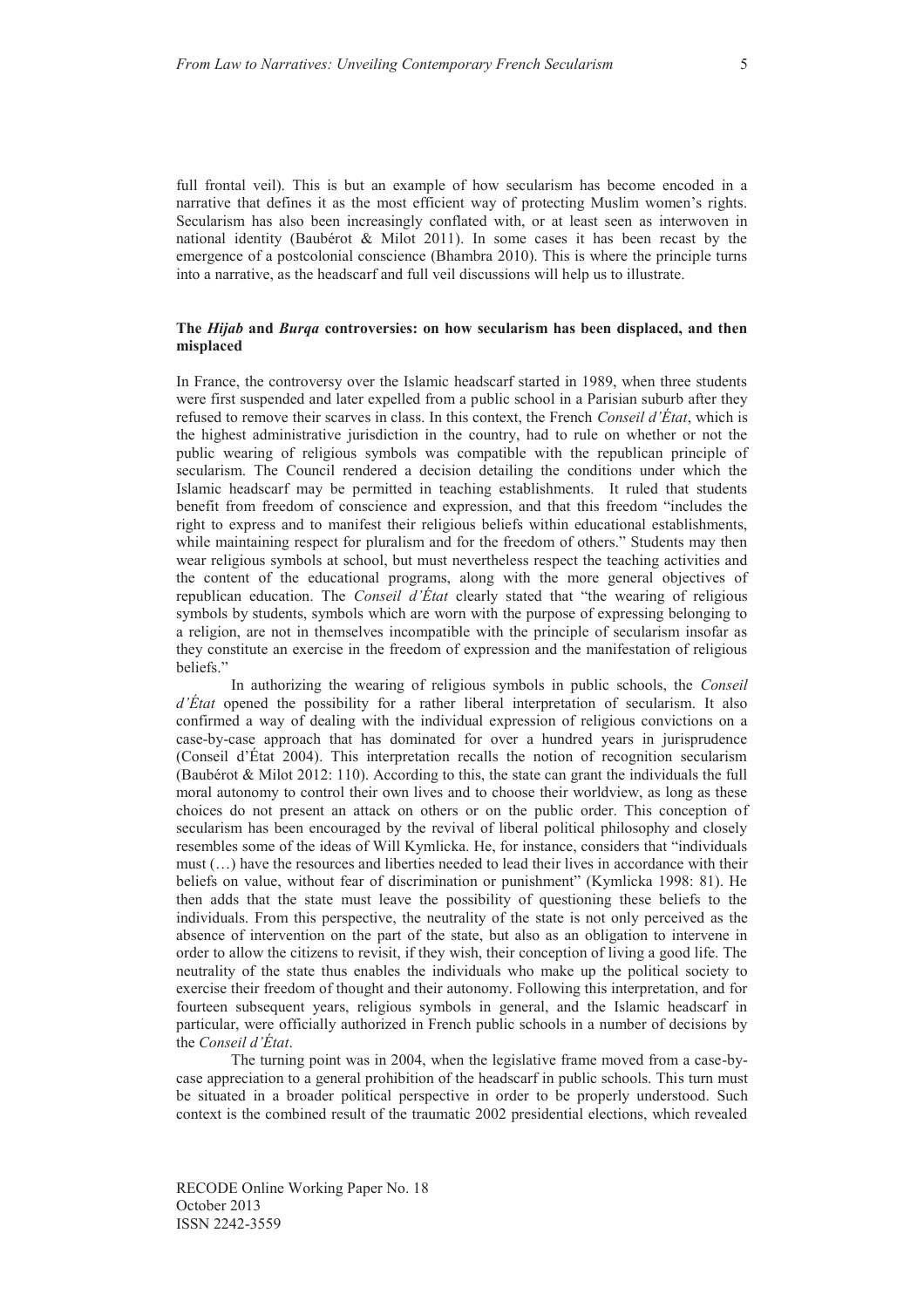the growing popularity of Jean-Marie Le Pen, leader of the extreme-right National Front, and the construction of the Muslim presence in France as a public threat (Thomas 2008; Mohammed & Hajjat 2013). Narrative secularism emerged in this loaded political context, but also as the result of a series of public reports that helped the diffusion and adoption of a certain vocabulary, associations of ideas and images (Koussens 2011) that later circulated into larger social spaces, until it recently reached the workplaces (Gomes, Orgerit & Ufarte 2013). In the early 2000's, two major reports on these topics were commissioned and published by the government. They offer the first evidence of a changing tone in the language around the issue of social cohesion. They also provide insights into the evolution of secularism from a principle organizing public life to a national value to be fought for mostly encoded in a narrative of threat, security and national integrity.

The first report was submitted by the French representative Francois Baroin in 2003 (Baroin 2003), while the second one was the result of a parliamentary mission under the auspices of Jean-Louis Debré that sought to examine the place of religious symbols in public schools (Debré 2003). Both documents provided the media with the notions of communitarianism and Islamism (or political Islam) as a main threat to the Republic. They constitute a significant move toward a culturally based definition of secularism that identifies Islam as the problem and secularism as a principle whose application should be strictly monitored. After describing the *Conseil d'État's* advice of 1989 as a "misunderstanding of the situation" that underestimated the risks associated with Islamism, Baroin stated that secularism should become a new political project for the French right in order to boost the dynamics of republican integration, with Islam being "at the core of all preoccupations" (Baroin 2003). The Debré report concluded that the juridical setting of secularism was unsatisfactory, in particular for the staff working in education. The presence of religious signs was depicted as a divisive factor with local, national and international dimensions. In that context, "secularism is a project to politically and socially integrate the individuals in a unique and non-divisive national community, and contrary to a conception of society in which distinct communities develop alongside each other" (Debré 2003). Both reports paved the way for the public address by President Chirac on the 3rd of July of 2003, in which he expressed his willingness to reopen the debate on secularism. To this end, he appointed Bernard Stasi, former ambassador and high state official, as the head of a group in charge of reflecting upon "a form of secularism which would serve as a guarantor of national cohesion and would respect individual differences".

In 2004, the report presented by *the Commission de réflexion sur l'application du principe de laïcité dans la République* (hereafter the Stasi Report) indicated that the school must allow for the construction of a common destiny for all French citizens. However, the report considered that this project was being challenged by an increasing communitarianism that might potentially lead to exclusion. The Stasi Report insisted that "the principle of neutrality is the first condition of secularism", making it a corollary of the principle of equality for citizens. Consequently, the report highlighted that "the requirements of absolute neutrality must be tempered by reasonable accommodations permitting all to exercise their religious freedoms". All of the 2003 and 2004 reports stress the centrality of gender equality within the republican, secular context of French history, and point to the Muslim communities as the main target for redeploying secularism in order to redress their incongruity with the gender-equal French way. As Selby points out, secularism has been linked to feminist politics to the point that "French secularism is justified and articulated as paramount to ensuring Muslim women's equal access and full rights in France" (Selby 2012: 170). The March 15, 2004 law that stands as the main outcome of the Stasi Report abstains, however, from formally making any value judgment with regard to one religion or another. It bans all the ostensible symbols from public schools, but never defines which one(s) in particular might be considered ostensible.

Nonetheless, the seeds were already sown: the Stasi Report served to legitimize a negative image of the Islamic headscarf and of specific Islamic practices, and it reinforced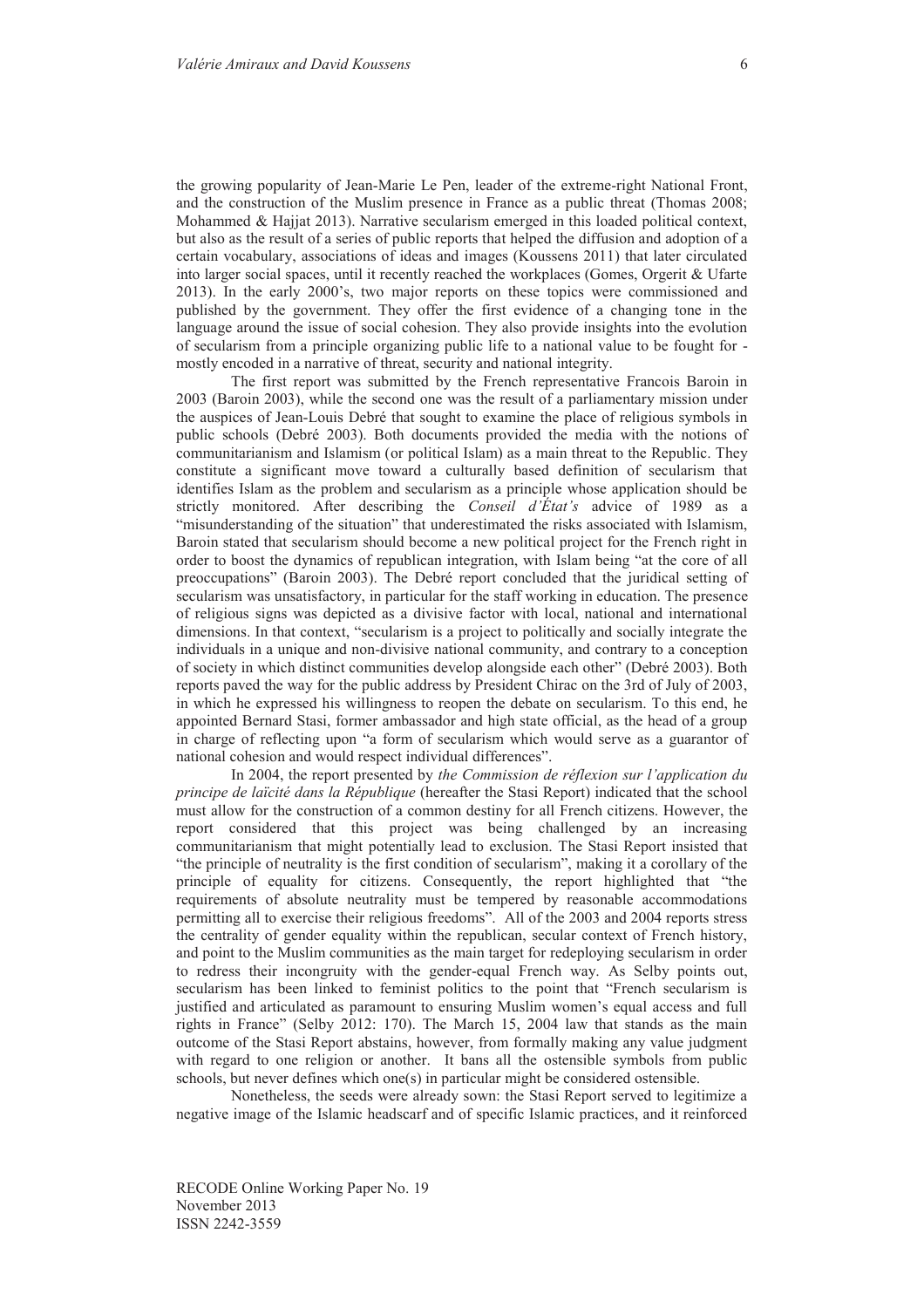the idea that the new law was only designed to regulate these practices. The law of 2004 construes the state as a sort of philosophical liberator by hinting that individual autonomy can only be achieved through emancipation from religious belonging, something conceived as being incompatible with democratic values. With the law prohibiting religious symbols at schools, France embodies what Baubérot and Milot have called a separatist secularism. This imsge implies a type of secularism that emphasises "an almost 'tangible' division between the private life spaces and the public sphere that concerns the state and the [governance] institutions" (Baubérot & Milot 2011: 90). This model of the secular can be traced back to John Locke, who in his *Letter on Toleration* wrote: "I esteem it above all things necessary to distinguish exactly the business of civil government from that of religion and to settle the just bounds that lie between the one and the other." Locke advocated here a clear distinction to avoid "controversies that will always be arising between those that have, or at least pretend to have, on the one side, a conferment for the interest of men's souls, and, on the other side, a care for the commonwealth" (Locke 1996 [1689]: 2-3). As for the specific case of the 2004 law, the students, who were being trained as future citizens, were asked on a daily basis to demonstrate such a distinction when entering the school perimeter. This law thus presents secularism as a founding myth of French modernity (Baubérot 2009), something that has been very present since then in the dominant narrative of secularism. A historical perspective will help us to identify more precisely what is at stake in this French way of describing secularism as a separation of civic and religious identities.

In his analysis of the decision by the Constitutional Counsel upholding the law of October 11th, 2010, on the integral veil, Saint-Bonnet underlines the immaterial dimension of publicness in order to define the minimal requirements for social life, that is, the reciprocal expectations upon which social life is based. Bearing in mind the old 1905 law and the "legal consequences of free will to preserve the world as a place in which to live piously" (in the case of the civil death of Catholics as a consequence of religious confinement), he brings forward the liberating dimension that underlies the decision to retreat from the world: this is what is required to do away with a world in which living virtuously is impossible. Catholic cloistering, for example, fully and effectively removes the bodies and the faces from the temporal world, but it also shows the extent to which the social contract is linked to the right to wearing certain religious garments. Since the *Ancien Régime*, "there remains this idea that those who have made the choice to withdraw from the world cannot and should not be counted as citizens" (Saint-Bonnet 2011: 12). We cannot at once be outside the world and within it. In some ways, the contemporary regime of separation initiated in 1905 makes it easier to distinguish both the minimum requirements for life in society (state neutrality in the public sphere) and the individual exercise of freedom in the private sphere. The possibility of a liberal secularism is in fact based on the exercise of freedom of thought: everyone may believe what one wishes in the private sphere without suffering any public consequences. From Locke to the *Conseil d'État* before 2004, this had been the shared conviction of the magistrates. The public sphere is therefore seen as a space that exists through cultural consensus and enjoys priority over individual liberties -all while clinging to the idea that religious practice can be reduced to private preference and personal choice. The public sphere thus becomes a third space, that is, a space where membership in the political community and citizenship are realized. With the decision of rendering illegal the use of the full veil in public spaces, the legislator gave new impetus to the dramatization of secularism as a national credo.

#### **Under the** *Burqa***: the new face of French secularism**

Even if the *Conseil d'État* has for long displayed a commitment to the liberal philosophical tradition, more recently it has begun to retreat from the Lockean idea of separation as a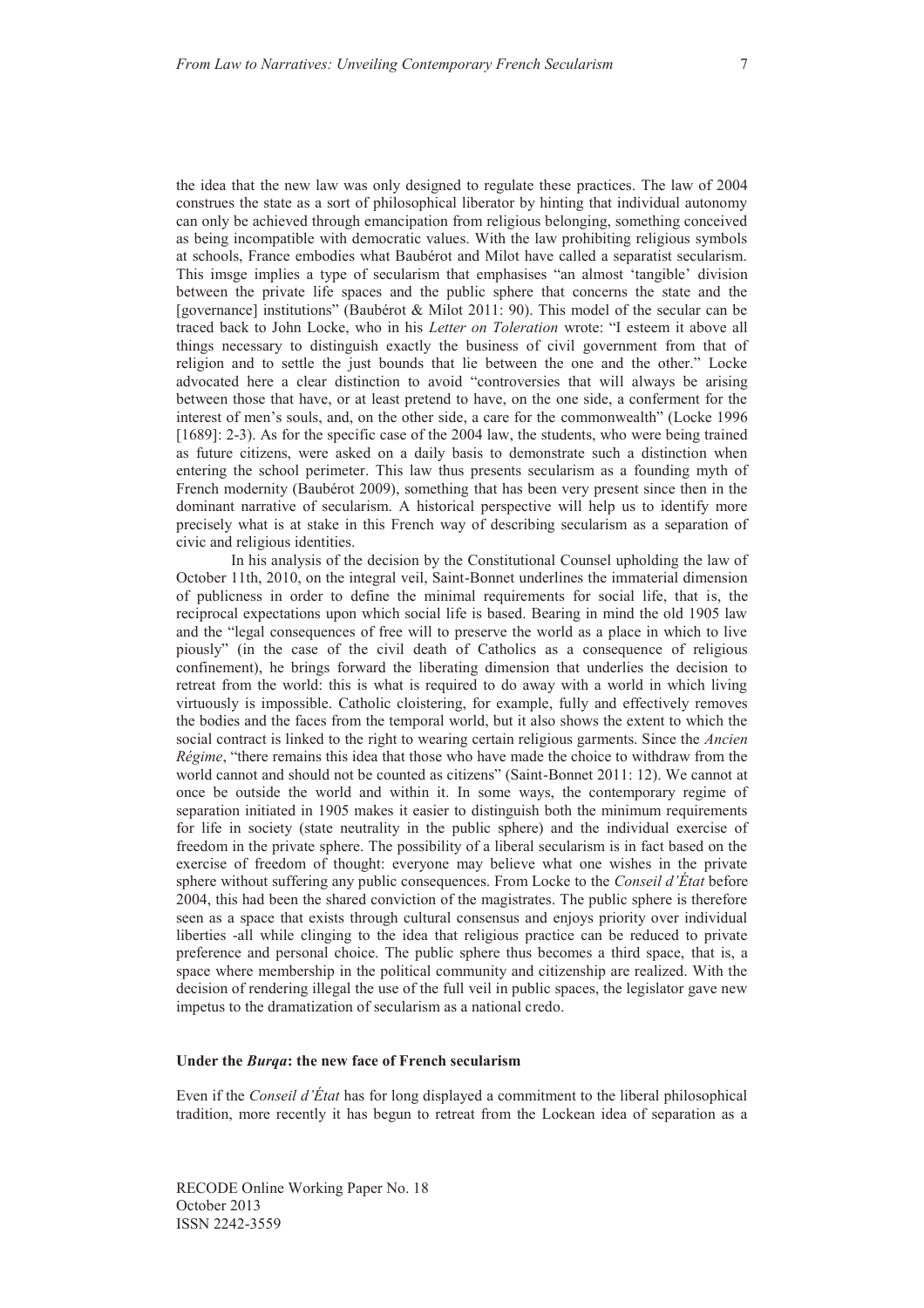condition for tolerance. Instead, it has moved closer to the dominant narrative of secularism as established by the elected representatives and statesmen over the last two decades. The *Conseil d'État* has therefore been more and more susceptible to the "ossification of French society on secularism" (Lochak 2007: 27). The *Conseil* has indeed endorsed several interpretations that legitimate jurisprudential stiffening in the regulation of religious diversity (Zeghbib 2008). This evolution is particularly noticeable in a 2008 case concerning the *niqab* that re-launched the public debate on this issue and ended up in the banning of the integral veil in open spaces.

In a decision made on June 27, 2008, the *Conseil d'État* denied French citizenship to a Moroccan woman who wore the *niqab*, thereby establishing that the radical practice of her religion was incompatible with the essential values of the French community, and in particular with the principle of equality between men and women. The questions that were at stake (access to citizenship and access to education) were certainly different, but this type of reasoning by the *Conseil* reveals a number of similarities with the neighbouring discussion in 2004. This illustrates to what extent a particular narrative of secularism has permeated the highest French jurisdiction. The case was as follows: a Moroccan woman wished to appeal a previous legal decision by asking the *Conseil d'État* to annul an administrative document that denied her request for French citizenship on the grounds of her non-assimilation. To establish the lack of assimilation, the jurisprudence of the *Conseil*  requires clearly defined facts, which must imperatively converge in such a way so as to demonstrate that a foreigner is radically hostile to French essential values (Chrestia 2008; Malaurie 2008). In a decision rendered public on June 27th, 2008, after reiterating that the plaintiff was wearing "the clothing for women of the Arabian Peninsula [which is] the *niqab*" -and not the *burqa*, as was later reported in the media- the judge in charge declared that

While Mrs. Machbour speaks French well and her two children are educated at a public school, and while she was visited by a male gynecologist during her pregnancies, it remains that […] she carries out an almost reclusive life cut off from French society: she does not receive people in her home; in the morning she occupies herself with housecleaning, as well as walks with her baby and children, and in the afternoon she goes to the home of her father or father-in-law. For her groceries, she indicates that she can do her shopping alone, but admits that she most often goes to the supermarket accompanied by her husband.

The judge then deduces that

It seems that Mrs. Machbour has not embraced the values of the Republic, in particular those relating to the equality of the sexes. She lives in total submission to men and to her family, which is manifested as much in her manner of dress as in the organization of her daily life […]. She finds this normal, and even the idea of contesting this submission does not even occur to her.

The judge finally rejected the plaintiff's application to French citizenship. These conclusions were followed by the *Conseil d'État*, which thereby judged that Mrs. Machbour had "adopted a radical practice of her religion, incompatible with the essential values of the French community, principally the belief in the equality of the sexes". This reasoning inspires three considerations. First, just as the law of 2004 was not expressly aimed at any religious sign in particular, the *Conseil d'État* here carefully avoids naming the specific religion of the plaintiff, even if the nature of the symbol in question makes clear that the wearing of the *niqab* is at the centre of the judges' concerns. The meaning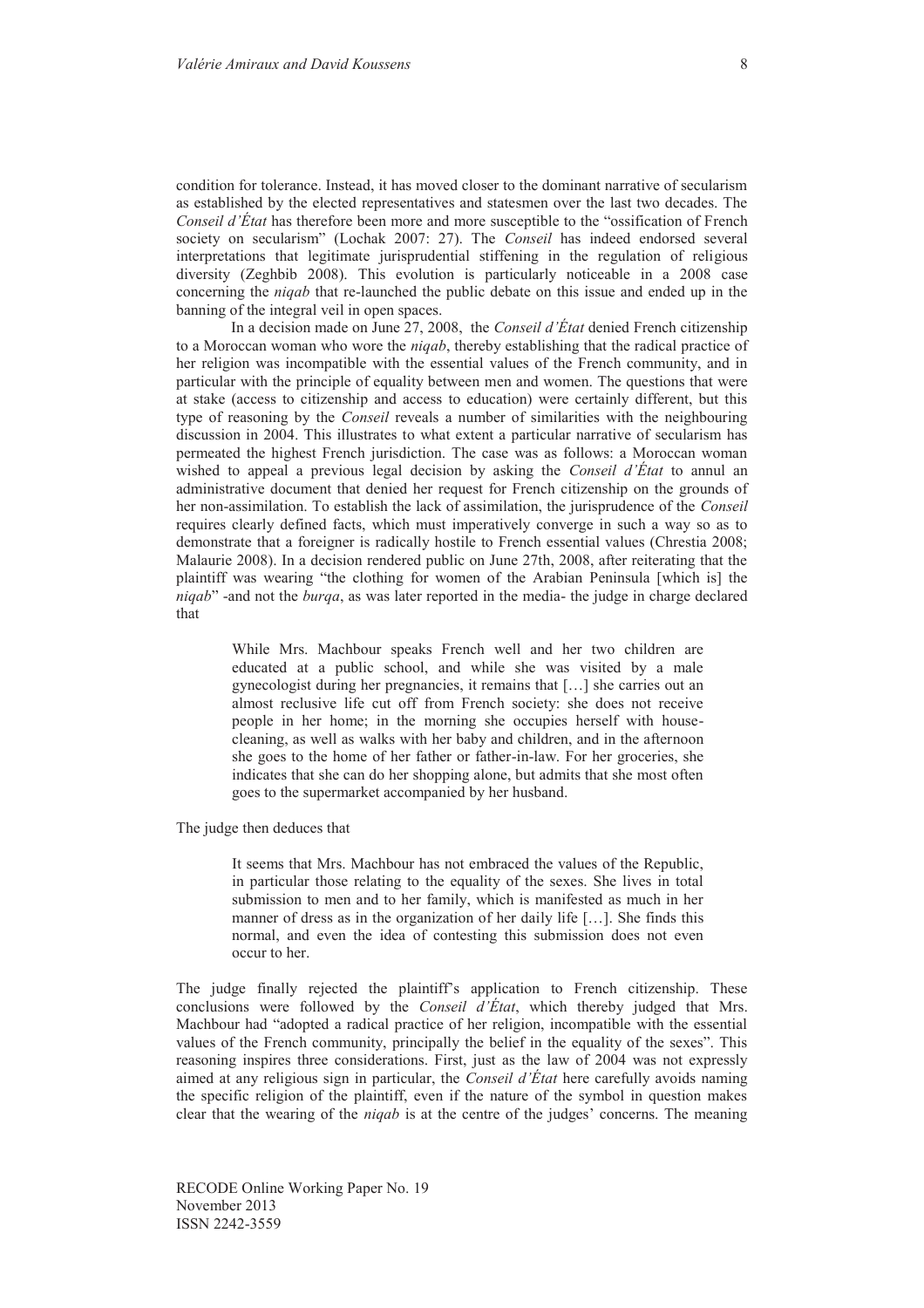attributed to religious clothing is similar to one that might have been developed in the Stasi Report. Secondly, the decision of the *Conseil* contributes to the slow expansion of the requirements of secularism, although it remains in principle something that should only be imposed on the state and its institutions, not on the individuals. This interpretation had already been set in motion by the law of March 15th, 2004, which imposed a secular requirement (the banning of ostentatious religious signs in public schools) on students who, as citizens, are customers and not agents of a public service. Here, the *Conseil d'État* goes even further. By declaring the incompatibility of the radical practice of religion with assimilation to the French community, the *Conseil'*s decision breaches the realm of intimacy and imposes the burden of secularism on those who are not even French nationals yet. It thereby establishes that if newcomers to the country wish to make a pledge of good citizenship, they should previously justify a minimal loosening of their religious convictions and not practice their religion outside the norms tolerated by the majority, that is to say, in a radical form. In its process, the *Conseil* assumed a position that is opposite to what Locke considered crucial for toleration: that "the care of souls is not committed to the civil magistrate". In the Machbour decision, the judge takes on the charge of qualifying the normalcy of religious practices, an action that indirectly conditions the national body. Finally, the *Conseil* avoids taking a stand on the degree of radicalism beyond which assimilation is considered unviable. Indeed, in the description of her own life, Mrs. Machbour -who confessed wearing her *niqab* "more out of habit than of conviction"- seems to have conducted her daily life in many respects similar to a large number of other (potentially non-Muslim) women, so it is difficult to conclude which facts rendered clear evidence of her non-assimilation.

In the reasoning of the *Conseil d'État*, wearing the *niqab* implies a degree of radicalism. As mentioned before, this statement breaks away from the position previously held by the *Conseil* until 2004. In 1989, it had decided that "the wearing of religious symbols by students, symbols which are worn with the intent to manifest belonging to a religion, are not in themselves incompatible with the principle of secularism insofar as they constitute an exercise in the freedom of expression and the manifestation of religious beliefs." Instead, in 2008 the *Conseil* focuses on the nature of the religious symbol in order to deduce its incompatibility with the "values of the French community". The position assumed by the *Conseil* consistently echoes a new narrative of secularism reacting to a perceived threat, whether it is external (Muslim terrorists) or internal (Muslim communitarianism). In so doing, it distances itself from the traditional model of separatist secularism and promotes instead a rather anti-religious regime whose ultimate purpose is cultural assimilation. Secularism thus becomes the guardian of a republican orthopraxis, but eventually it also restricts freedom of expression.

The decision on the *niqab* intensified the republican rhetoric on the management of religious diversity and launched the most recent controversy on Muslim headwear, which ended up with another legislative move, this time solely targeting the *burqa*. In the summer following the Machbour case, several members of the parliament asked the government for a law banning the full veil from public spaces. They requested that French values (including a republican conception of secularism) and not only rights, be taken into account in this new law. In 2009, the National Assembly appointed the deputy André Gerin as the head of a *Mission d'information sur la pratique du voile intégral sur le territoire national* (hereafter the Gerin Report). By constantly referring to the 2003 Stasi Report, the conclusions of the Gerin Report, which were submitted in January 2010, completely endorsed the republican conception of secularism. It therefore sustained the necessity to emancipate all citizens from any all-encompassing doctrine, whether religious or not. Accordingly, the integral veil is not only considered an offense to the freedom, dignity and equality of women, but a symbol reflecting the willingness to deny the French value of fraternity (AN Rapport Gerin 2010: 88).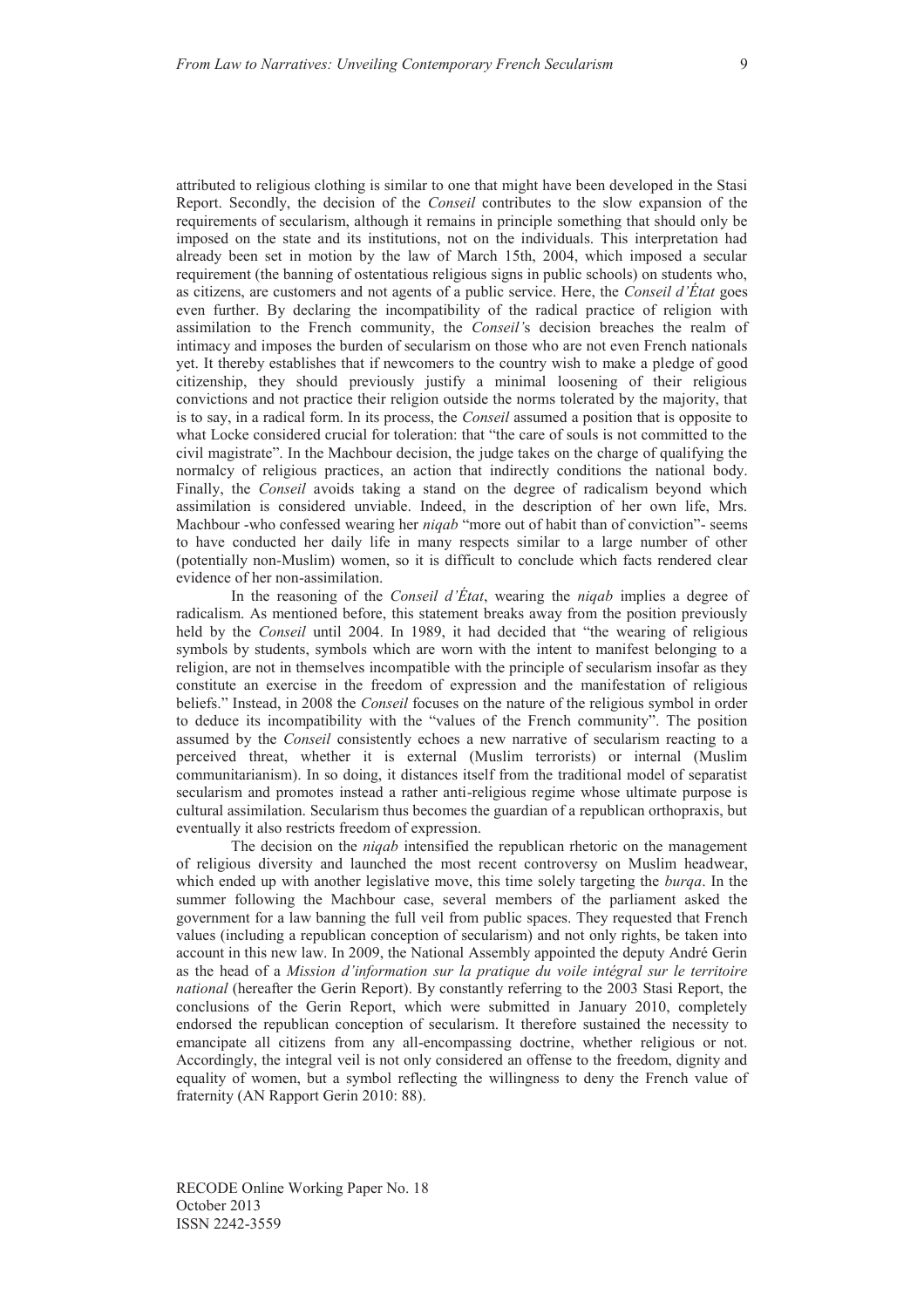Secularism does not appear here as a mere practice for the regulation of religious diversity based on the recognition of individual rights. It is essentially presented as a value. Turning secularism into a value makes it instrumental in upholding moral principles -for instance, emancipation or fraternity- that end up prevailing over the principles of justice (Koussens 2010). When conflicting sets of values confront one another in the public debate, the clash is hard to avoid. Faced with this antagonism, the state ceases to be an arbitrator and becomes a participant. It thus establishes the boundaries of acceptable religious practices and distinguishes what is publicly scandalous from what is not. The full veil is clearly now one of these scandalous practices that the French Republic can no longer tolerate. Following the recommendations by the Gerin Report, the Parliament adopted a new law, dated October 11th, 2010, banning the full veil in public spaces -or, to be more precise, a law "banning the covering of the face in public spaces". Once again, the law has abstained from actually designating a religion in particular or making a value judgment on Islamic practices.

This most recent *burqa* controversy brings forward the limits of the secular state for the legitimate imposition of limits on expressions of religiosity that conflict with the established principles of a given society. While liberal democracies in general are engaged in the protection of freedom of conscience and religion, secular states in particular are being constantly challenged by religious claims to find balanced solutions that are both legitimate and viable with the liberal principles. Even if certain manifestations of faith may be shocking to the established public values, they must still be protected by the secular state as long as they do not pose a threat to public order. By banning the full veil, Muslim women who wear the *burqa* have become the subjects of a double discrimination. On one hand, they are discriminated against in their right to choose who they want to be in private, as well as being oppressed by an unbearable patriarchal conception of society. On the other hand, they are also publicly discriminated against as the state asks them to become invisible, a request that is not asked of men or of other religious groups whose practices may be even more orthodox. The story of the experiences lived by the women underneath the *burqa* is certainly the critical piece missing from the narrative of French secularism. With a few exceptions, these voices have hardly been heard, and when they are, they tend to suffer from the effects of the liberal context: for example, they seem to become more audible when they comply with the rhetoric of rational choice. But even then, the religious choice of a woman to wear this or that garment remains largely unintelligible. A petition was filed in 2011 at the European Court of Human Rights against France by a French citizen who wears the *niqab*, and whose case was set up around the circumstances of her free personal choice. But the judges had a difficult task before them. In fact, the plaintiff explained at length that she did not wear her *niqab* continuously, but only after assessing the suitability of doing so in both public and private situations. Her petition was motivated by her desire to continue wearing the *niqab* "according to when she so chooses, particularly when her spiritual mood so dictates" (S.A.S. petition v. France, n. 4385/11). We can clearly recognize here the idea of freedom of thought, supported by the notion of a spiritual mood, which the plaintiff explains as follows: "the goal is not to create a nuisance for others, but to enjoy accord with oneself". This intersection of legal frames, the spiritual realm, and contrasting notions of privacy and publicness refers to the private experience of the individual, who is just as much part of the public sphere as of the collective experience. These personal dimensions have been silenced over the last two decades, during which secularism has transformed itself into a narrative.

What are the limits to freedom of religion in a secular state? The transformation of French secularism into a narrative has evolved, as we here argue, from referring to the public role of religion to justifying limitations on religious freedom. Liberal secularism, radical as it may be in its French version, was historically based on nominal freedom: people may believe what they want in the private sphere. As a consequence of this, the public space is conceived of as based on a cultural consensus that overrides individual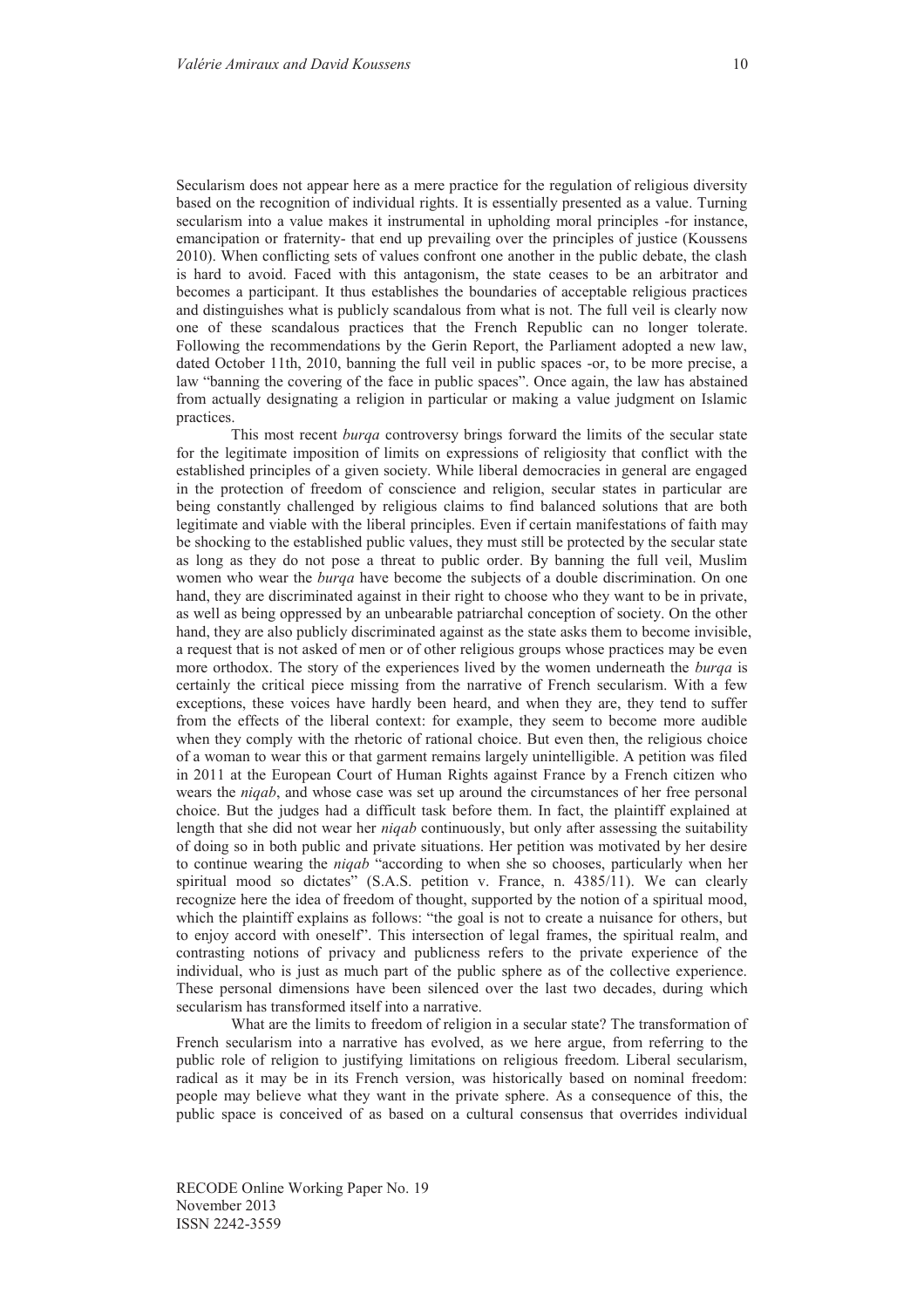liberty, so that religious practice can be reduced to preferences and choices. Again, a new affair caused this issue to be brought up in France recently. This time the question was whether to extend the strict separation of public and private realms to the workplace. The case goes as follows: a woman working in a daycare (the crèche Baby-Loup) which is opened 24 hours a day and 7 days a week in a multiethnic, disadvantaged neighborhood (Chanteloup les Vignes), was fired in 2008 because she refused to take off her headscarf. The justification for her dismissal was based on an internal bylaw that existed since the creation of the daycare in 1991. This bylaw asserts the obligation to maintain "the philosophical, political and confessional neutrality" of the workplace. In March 2013, the Court of Appeal concluded that the religious freedom of the employee should be protected. This applies even in a professional context such as a daycare. The Court basically stated that the individual freedom of religion does not stop at the doors of private companies, even when these companies administer a type of service that is public in nature. Despite working in a place that maintains a strict secularism, the right of the employee to wear the headscarf should be respected under the clause that protects freedom of religion. This decision has generated a lot of public reaction and the reappearance of the dichotomist structure of narrative secularism, this time favoring the *laïcité plurielle* camp.

#### **Conclusion**

Just as there are no absolute freedoms, there is no pure form of secularism. Secularism has different and conflicting interpretations, ranging from separation between religious institutions and the state to the eradication of religion from the public space. In France, the narrative of secularism has recently evolved in two different directions: as an official ideology, and as an identity issue. The firmness of French secularism has historical roots that can be traced back to the opposition between the republicans and the Catholic Church in the 19th century. This antagonism led to the 1905 Law of Separation, and explains the vividness and the political assertiveness of antireligious movements in France. In merging juridical secularism with narrative secularism, the recent jurisprudence by the *Conseil d'État* (the Machbour case) has given wings to the republican rhetoric on the management of religious diversity. The way in which the wearing of religious garments in public has been dealt with reflects the dominant representation of secularism as a republican value. This is a very partial representation of secularism though, and it depends on a series of symbolic norms that are strongly printed on the collective consciousness of French society. This was the case with the 2004 law concerning the wearing of religious symbols in public schools, and it is also the case with the 2010 law regarding the use of integral veils in public spaces.

The everlasting discussion on Islam and Muslims adds to this challenge by presenting secularism not only as the cornerstone of French national identity -or at the very least, as inextricably linked to it- but as a principle that needs to be defended as a fundamental European value conducing to social integration. This notion has been evidenced, among other examples, in recent statements by the leaders of the National Front. We can also find indirect traces of it in the legal reasoning of the European Court of Human Rights in the Lautsi case. The notion of framing that we introduced earlier in the text helps us to understand the process underlying this general European discussion. Narrative secularism -defined in the French context as a national patrimony of values that includes modernity, emancipation, gender equality, autonomy and rational choice- operates in France as a process of framing that first, has homogenized the perceived ways in which Muslims relate to religion, and secondly, has glossed over their internal diversity, making their individual voices inaudible in the public conversation that surrounds them. The consequence is that "because of the rigidity of 'laïcité', collective projects and statedirected political participation are primarily about religious recognition" (Parvez 2013: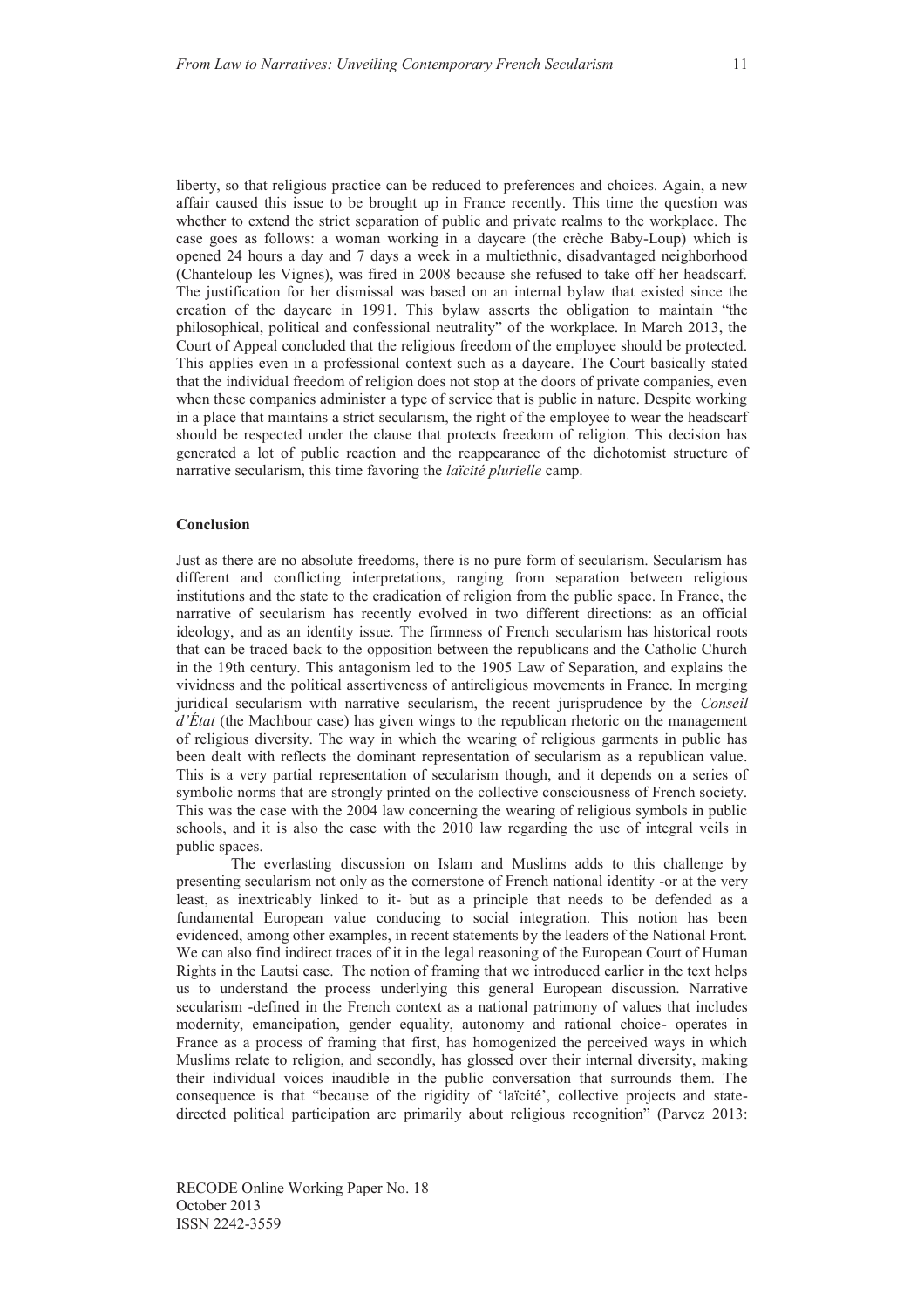208). This phenomenon has generated widespread protests and political division within the Muslim middle-class. By changing from being a principle to becoming a narrative, secularism operates in contemporary France as an idea that supplies both context and content, providing altogether a "particular definition, [a] causal interpretation, moral evaluation and/or treatment recommendations" to the problem raised by Muslim garbs in public places (Morey & Yaqin 2011: 21).

#### **References**

Amiraux, Valérie and Virginie Guiraudon. 2010. "Discrimination in comparative perspective: policies and practices". *The American Behavioral Scientist* (53): 1691-1714.

and Patrick Simon. 2006. "There are no minorities here: cultures of scholarship and public debate on immigrants and integration in France". *International Journal of Comparative Sociology* 47 (3-4): 191–215.

- Assemblée Nationale. 2010. "Rapport d'information fait au nom de la mission d'information sur la pratique du voile intégral sur le territoire national". Retrieved November 10, 2013. (http://www.assemblee-nationale.fr/13/rap-info/i2262.asp)
- Baroin, François. 2003. "Pour une nouvelle laïcité. Rapport". Voltairenet.org. Retrieved November 10, 2013. (http://www.voltairenet.org/rubrique506.html)

Baubérot, Jean. 2007. *Les laïcités dans le monde*. Paris: PUF.

\_\_\_\_\_\_\_\_\_\_\_\_. 2004. *Laïcité 1905-2005, entre passion et raison*. Paris: Seuil.

\_\_\_\_\_\_\_\_\_\_\_\_. 2009. "Liberté, laïcité, diversité - la France multiculturelle", Pp. 13-26 in *Appartenances religieuses, appartenances citoyennes. Un équilibre en tensión*, edited by P. Eid, Pierre Bosset, Micheline Milot and Sébastien Lebel-Grenier. Québec: Presses de l'Université Laval.

\_\_\_\_\_\_\_\_\_\_\_\_, Micheline Milot, *Laïcités sans frontières*, Seuil, 2011.

- Beauchemin, Chris, Christelle Hamel, Maud Lesné, Patrick Simon and the TeO Research Team. 2011. "Discrimination: a question of visible minorities". *Populations & Sociétés* 466 (April 2010). Retrieved February 10, 2011. (http://www.ined.fr/en/publications/pop\_soc/bdd/publication/1504/)
- Benford, Robert D. and David A. Snow. 2000. "Framing Processes and Social Movements: An Overview and Assessment". *Annual Review of Sociology* 26: 11-39
- Bouchard, Gérard and Charles Taylor. 2008. "Building the Future. A Time for Reconciliation. Report". Commission de consultation sur les pratiques d'accommodements reliées aux différences culturelles. Gouvernement du Québec.<br>Retrieved November 10. 2013. (http://www.accommodements-November 10, 2013. (http://www.accommodementsquebec.ca/documentation/rapports/rapport-final-integral-en.pdf)

Calvès, Gwénaële. 2002. "Il n'y a pas de race ici". *Critique internationale* 17: 173–186.

- Chrestia, Pierre. 2008. "La burqa est incompatible avec la nationalité française". *Actualité juridique – Droit administratif*, 36: 2013-2017.
- Debré, M. Jean-Louis. 2003. "Mission d'information sur la question du port des signes religieux à l'école. Rapport n. 1275 fait au nom de la mission d'information sur la question des signes religieux à l'école". Assamblée Nationale. Retrieved October 12, 2013. (http://www.assemblee-nationale.fr/12/rapports/r1275-t1.asp)
- Fassin, Didier. 2002. "L'invention française de la discrimination". *Revue française de science politique*, 52 (4): 403–423.
- Ferrari, Alessandro. 2009. "De la politique à la technique: laïcité narrative et laïcité du droit. Pour une comparaison France/Italie", Pp. 333-345 in *Le droit ecclésiastique de la*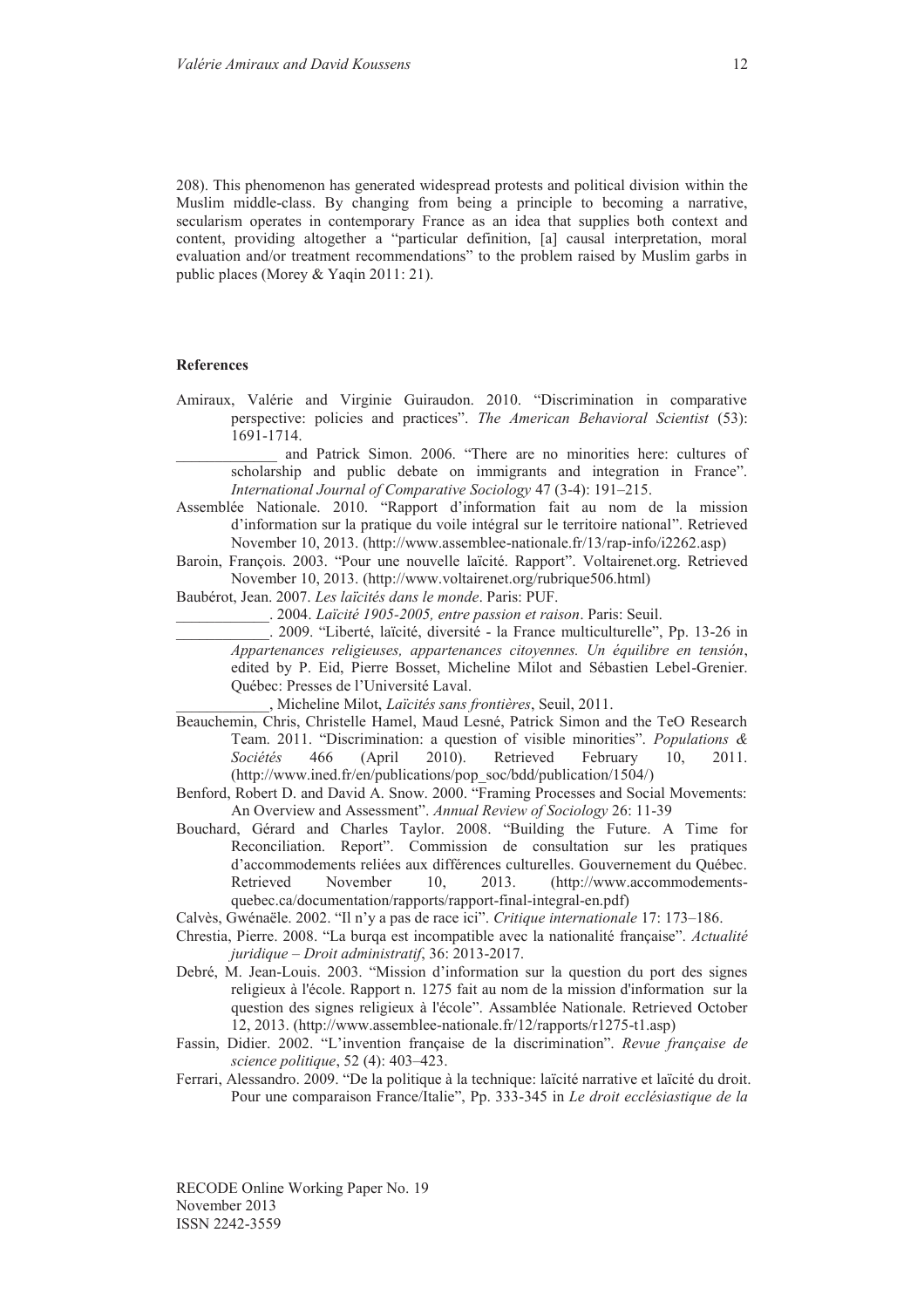*fin du XVIIIe au milieu du XXe siècle en Europe*, edited by B. Basdevant-Gaudemet and F. Jankowiak. Leuven: Peeters.

- Gomes, Barbara, Xavier Orgerit and Thomas Ufarte. 2013. "Liberté de religion (Code du travail, Constitution et CEDH): La liberté d'expression religieuse au travail à l'épreuve des soubresauts du principe de laïcité". *La Revue des Droits de l'Homme*. Retrieved December 10, 2013 (http://revdh.org/2013/05/01/expression-religieuseau-travail-laicite)
- Koussens, David. 2009. "Sous l'affaire de la burqa… quell visage de la laïcité française?". *Sociologie et société* 41 (2): 327-348.
	- \_\_\_\_\_\_\_\_\_\_\_\_\_. 2010. "L'État français et l'expression des confessions religieuses: entre neutralité confessionnelle et neutralité référentielle". *Politique et societies*. 29 (3): 39-60

\_\_\_\_\_\_\_\_\_\_\_\_\_. 2011. "Expertise publique sous influence? Rapports publics français et québécois relatifs à l'expression individuelle des convictions religieuses dans les institutions publiques". *Archives de sciences sociales des religions* 55: 61-79.

- Kuru, Ahmhet. 2009. *Secularism and State Policies toward Religion. The United States, France, and Turkey*. New York: Cambridge University Press.
- Kymlicka. Will. 1998. *Multicultural Citizenship. A Liberal Theory of Minority Rights*. Oxford: Clarendon Press.
- Laborde, Cécile. 2008. *Critical Republicanism: The hijab Controversy in Political Philosophy*. Oxford: Oxford University Press.

\_\_\_\_\_\_\_\_\_\_\_\_. 2007. *Republicanism and Political Theory*. Blackwell: Oxford.

\_\_\_\_\_\_\_\_\_\_\_\_. 2001. "The culture(s) of the Republic. Nationalism and multiculturalism in French Republican thought". *Political Theory* 29 (5): 716–735.

- Levy, Jonah, Alistair Cole and Patrick Le Galès. 2008. "From Chirac to Sarkozy: a new France?" Pp. 1-21 in *Developments in French Politics* 4, edited by A. Cole et al. Basingstoke: Palgrave Macmillan.
- Lochack, Danièle. 2007. "Le Conseil d'État en politique". Pouvoirs 4 (123): 19-32.

Locke, John. 1996. *A Letter Concerning Toleration* [1689]. Pp. 1-22 in *Great Books of the Western World* (Vol. 35) edited by M. Adler. Chicago: Encyclopaedia Britannica.

- Malaurie, Philippe. 2008. "Une pratique radicale de la religion peut fonder une opposition gouvernementale à l'acquisition par mariage de la nationalité française", *La semaine Juridique – Édition Générale* 38 (II, 17 september 17, 10151): 34-36.
- Morey, Peter & Amina Yaqin. 2011. *Framing Muslims. Stereotyping and Representation after 9/11*. Harvard: Harvard University Press.
- Parvez, Fareen. 2013. "Representing 'Islam of the banlieues': class and political participation among Muslims in France". Pp. 190-211 in *Muslim Political Participation in Europe*, edited by J. Nielsen. Edingurgh: Edinburgh University Press.
- Saint-Bonnet, François. 2012."La citoyenneté, fondement démocratique pour la loi antiburqa. Réflexions sur la mort au monde et l'incarcération volontaire." *Jus Politicum* 7. Retrieved November 12, 2013 (http://www.juspoliticum.com/Lacitoyennete-fondement.html).
- Selby, Jennifer A. 2012. *Questioning French Secularism: Gender Politics and Islam in a Parisian Suburb*. New York: Palgrave Macmillan.

\_\_\_\_\_\_\_\_\_\_\_\_\_. 2011. "French secularism as a 'guarantor' of women's rights? Muslim women and gender politics in a Parisian banlieue". *Culture and Religion* 12 (4): 441-462.

- Snow, David A. and Robert D. Benford. 1988. "Ideology, Frame Resonance and Participant Mobilization". *International Social Movement Research* 1: 197-219.
- Snow, David A. and Scott C. Byrd. 2007 "Ideology, Framing Processes, and Islamic Terrorist Movements". *Mobilization: An International Quarterly Review* 12 (1): 119-136.